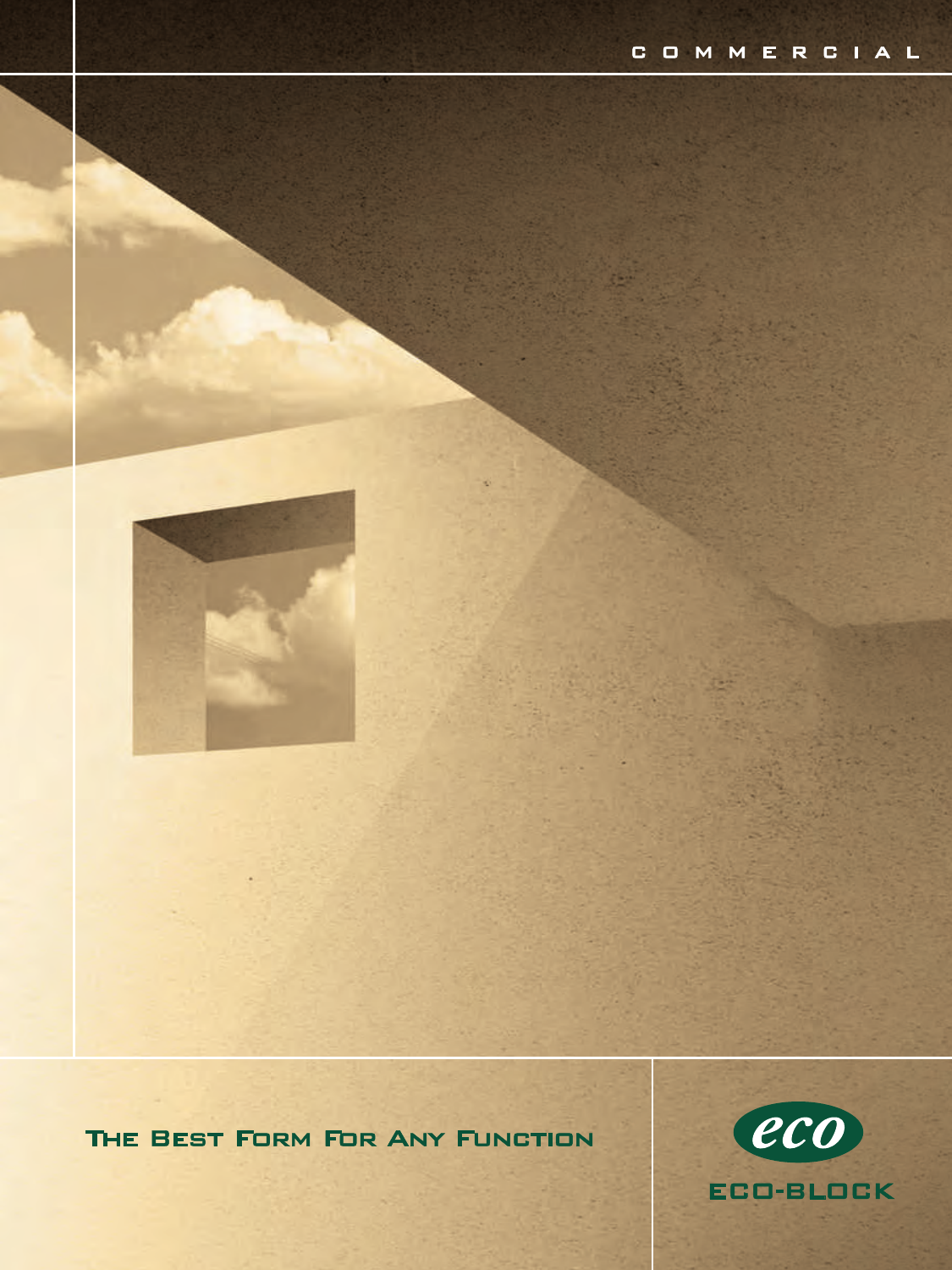### **Simpler. Faster. Better.**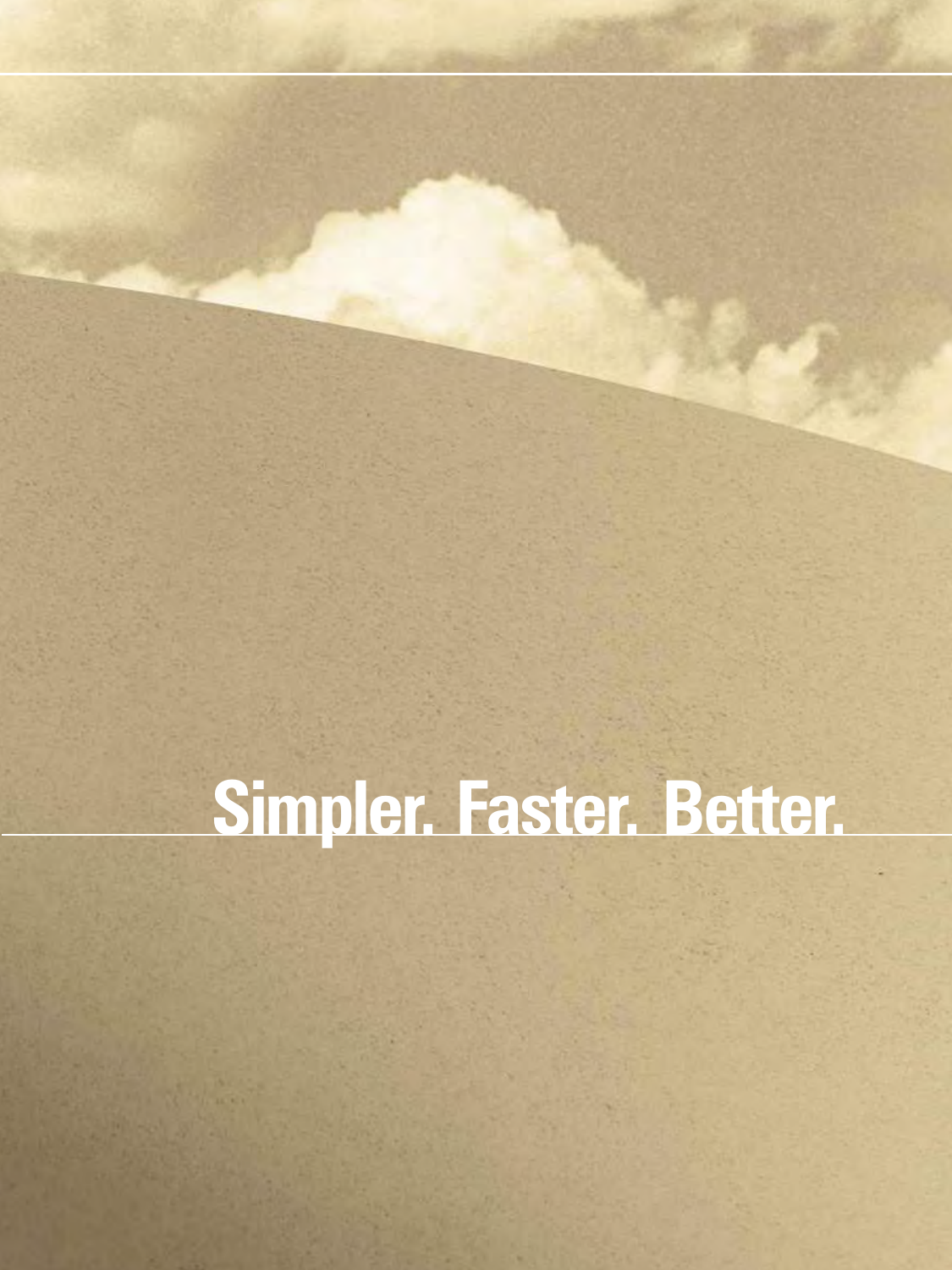

**ECO-Block is the superior insulating concrete form (ICF). It's simpler than other ICF systems, taking less time to learn. It's faster than the rest, requiring less time for each job and keeping more money in your pocket. And it's better, because ECO-Block makes it easier to get your project done right the first time.**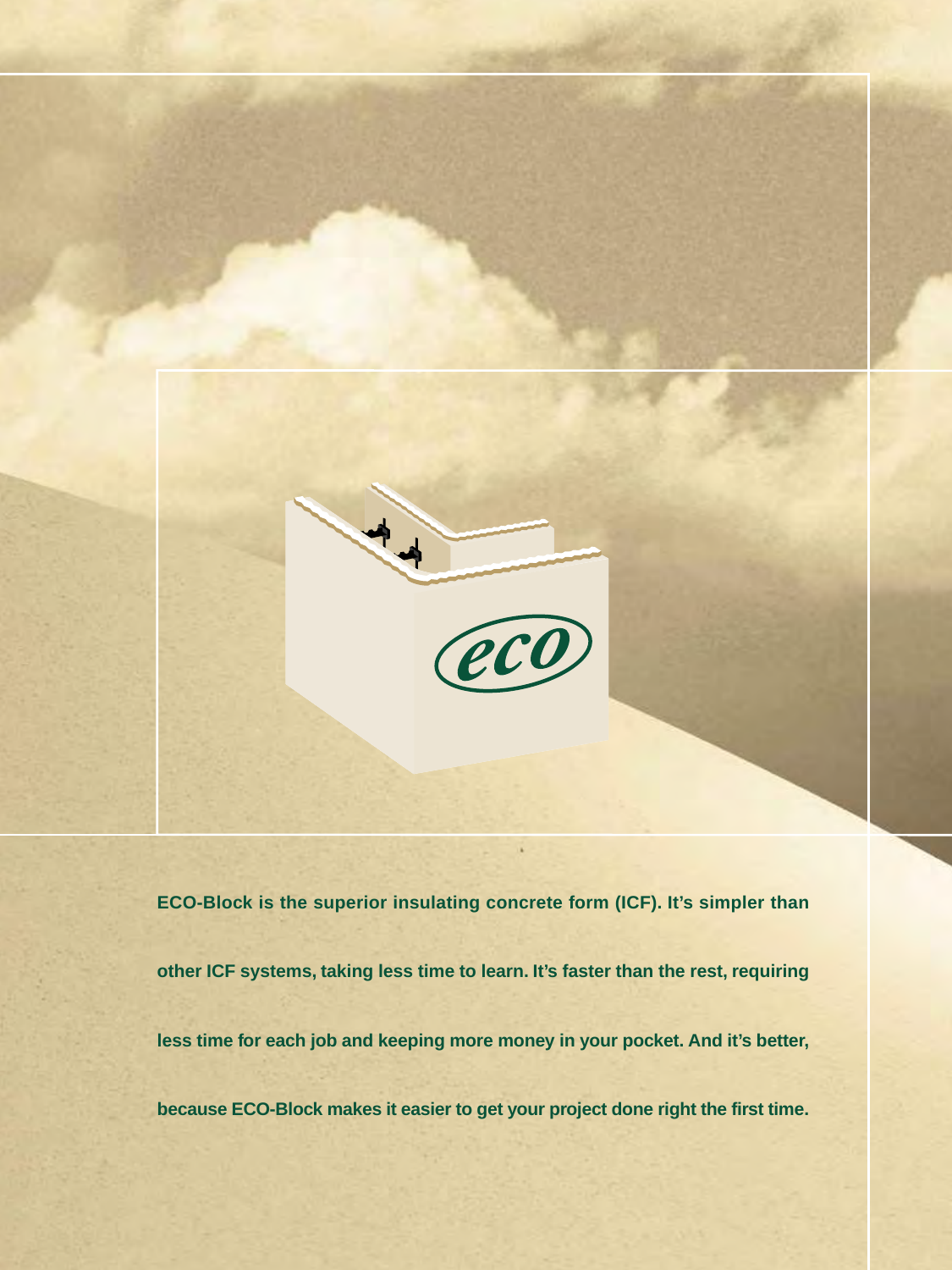# **Simpler.**

High-density connectors are available in 4", 6", 8" and 10" sizes. When snapped together, you can build walls, footings and gradebeams of virtually any thickness.



the benefits of ICFs to be used for tilt-up **WET-SET PRE-SET TILT-UP**

and pre-cast projects. Wet-set, pre-set or a combination of the two methods can easily be used with ECO-Block's versatile ICF panel system.

he power of ECO-Block resides in its sheer simplicity. Simply put, it's easier to work with than other ICFs, giving you unlimited design flexibility. And training is a snap. The webs, the panels, the connectors — the system is easy to grasp. ECO-Block utilizes fewer and more versatile components. Using one crew, you can build from the footing to the roofline, without the need of furring or insulation contractors. **T**

### **THE BEST FORM FOR ANY FUNCTION.**

Simplicity fosters versatility. You can quickly assemble walls of virtually any thickness, from 4" on up in 2" increments. Got a saw? ECO-Block cuts easily into any shape you need — great for arches and unique window openings. You can also choose from our pre-formed panels for corners. And any exterior or interior finish can be directly applied to the panels. With Universal Buck, there are no limitations on design.

#### **Build from the footing to the roofline, using one crew and one system.**

- **Form walls 4" thick and greater in 2" increments.**
- **Create any shape or contour to fit your design.**
- **Apply any exterior or interior finish.**

### **VERSATILE**

ECO-Block offers unlimited flexibility. You can easily form curves, contours, arches and windows.

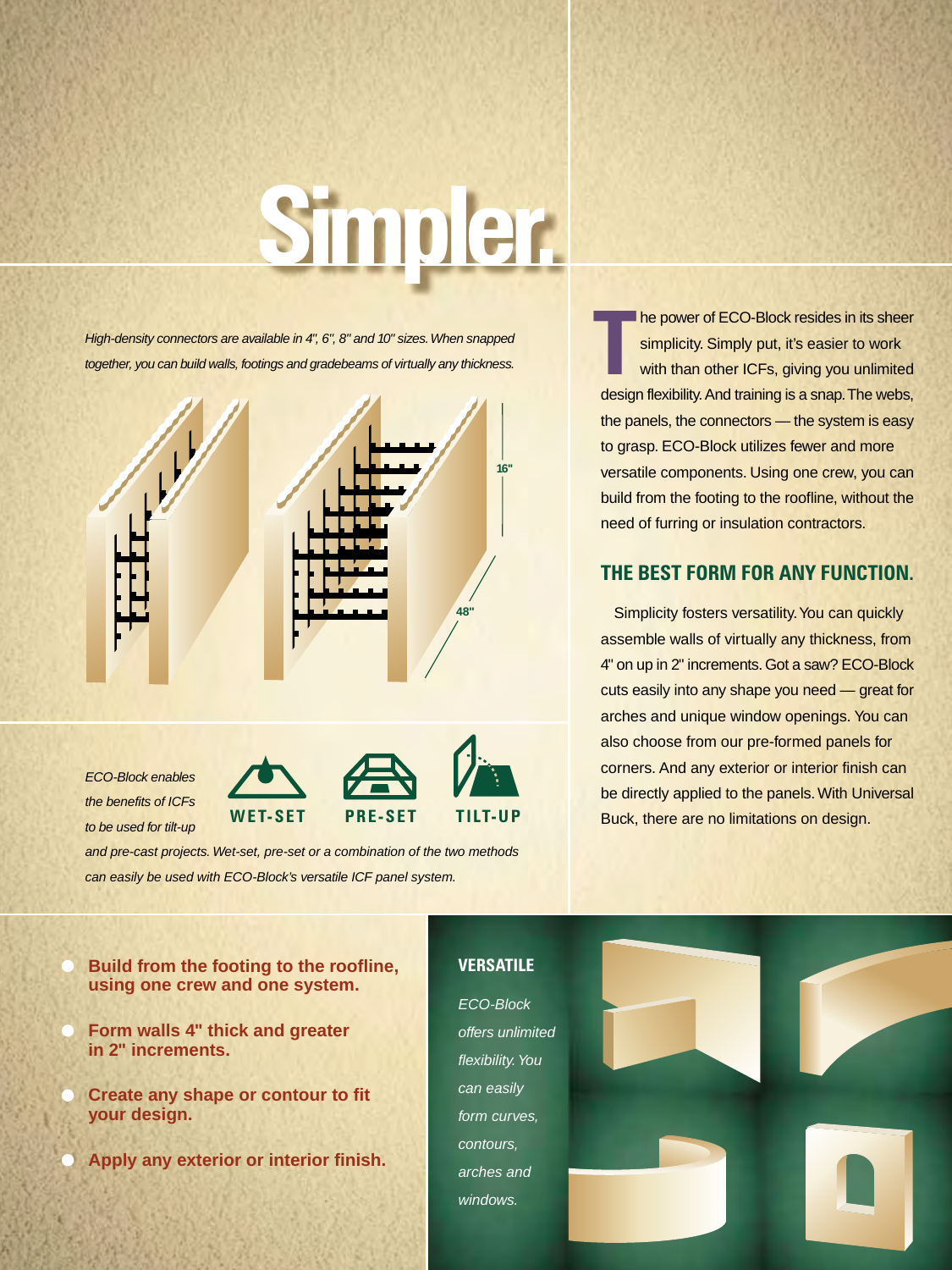





Using ECO-Block has proven to be reliable and effective, serving us well in all our commercial applications. The block is easy to use and stacks smoothly.

— Kevin Keillor

Arid Resources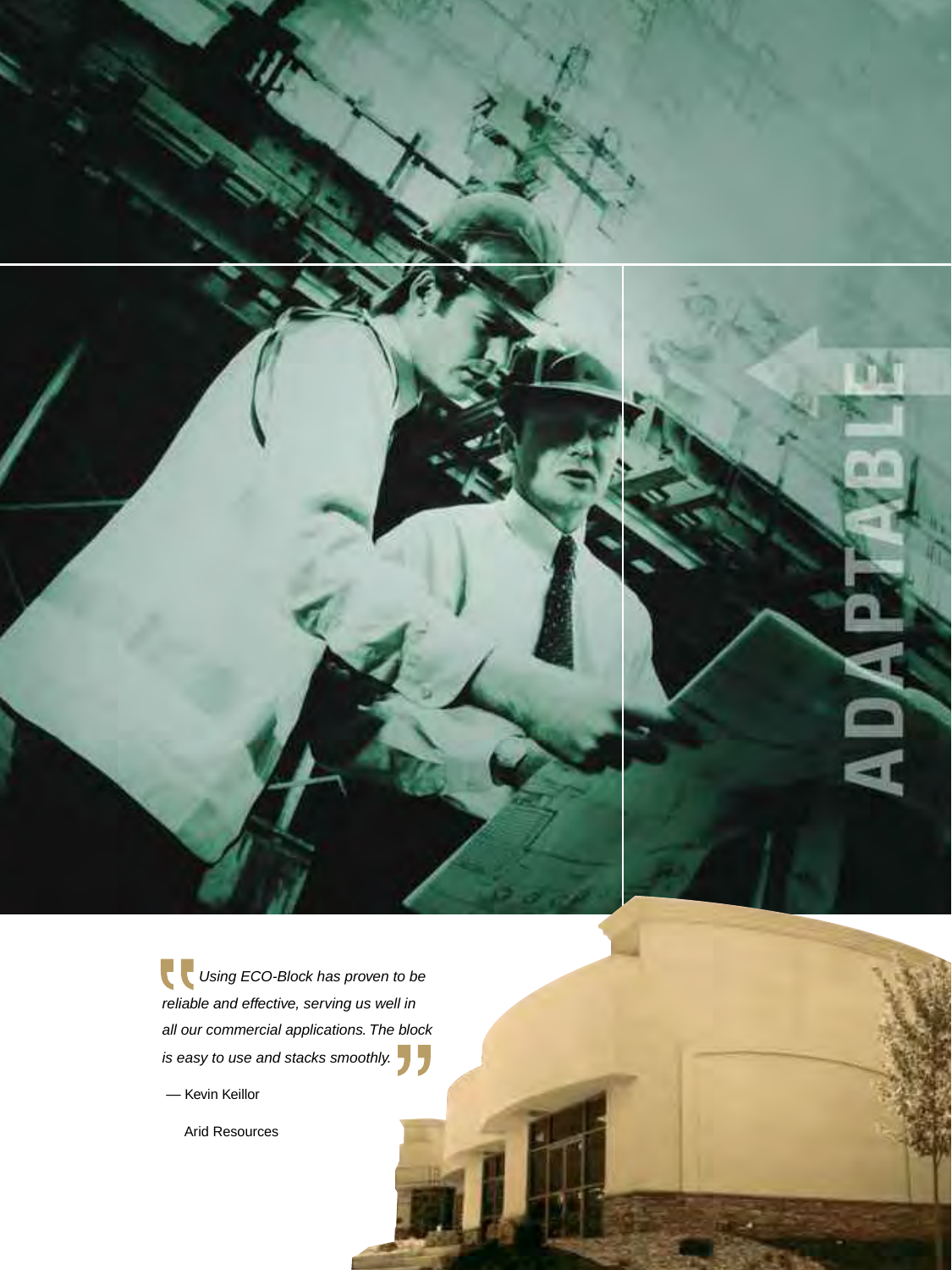ECO-Block provided us with a high-performance thermal envelope that contributed significantly to down-sizing our HVAC system and reducing energy consumption. **J** 

— John A. Boecker, AIA, Architect L. Robert Kimball & Associates Harrisburg, PA



Simplicity makes it faster. That saves you time and labor costs.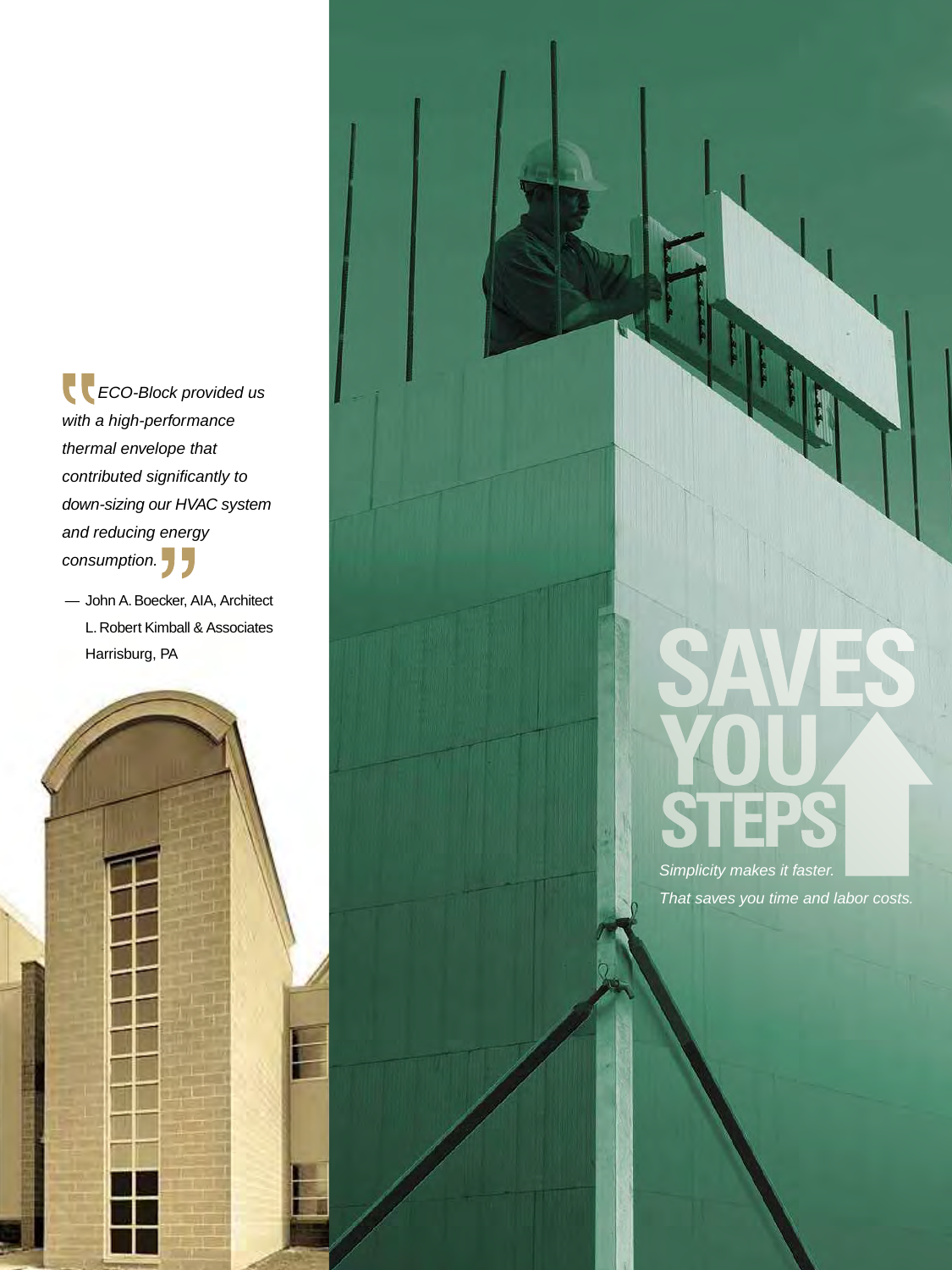he qualities that make ECO-Block simpler also make it faster, saving you time and labor costs. ECO-Block's system of latching connectors snaps in quickly, and can be connected to any (or all) of five places on each web. This means forms come together fast and the job is done sooner. You need one crew instead of three to get the job done. Plus, with multiple manufacturing locations throughout North America, you even save transportation cost and delivery time. Because our flat panels can be packed tightly, ECO-Block is easier to ship and handle than other fixed-block ICFs. **T**

### **THE INNOVATIVE ICF SYSTEM.**

ECO-Block's extensive research and development have produced an integrated system that reduces both training and construction time. And installing window and door openings is fast and simple with Universal Buck, the first field-engineered PVC buck system in the industry.

### **Faster.**

Expanded Polystyrene (EPS) and high-density plastic 45° and 90° corner panels **1 2** EPS brick ledge panels **3** EPS and high-density plastic side panels with integrated attachment pointsHigh-density plastic web and connector elements **4 5** 45° and 90° panel connectors **6** Buck system for windows and doorways





- **Cut forms easily, minimizing waste and maximizing scrap usage.**
- **Install window and door openings fast with Universal Buck.**
- **Train in less time with our easy-tounderstand, integrated system.**
- **Assemble walls of any size quickly with our easy-to-snap-in connectors.**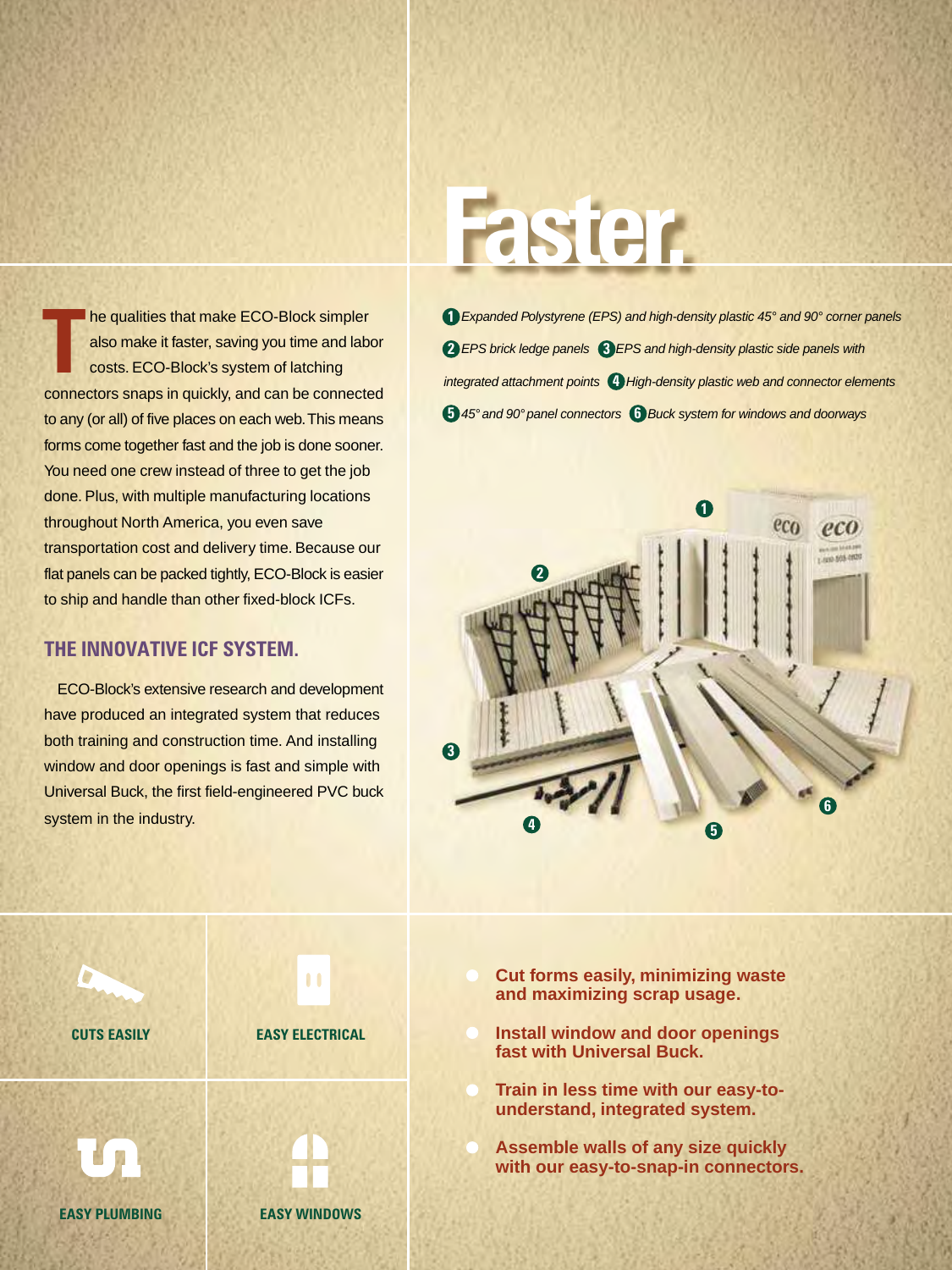## **Better.**

CO-Block is simpler to use, easier to learn and more versatile than other **ICFs. It's a highly integrated system** designed for faster training and installation. In the construction trade, simpler and faster equals better. And more profitable. When you combine that with our in-depth technical support and training, a track record of solid, sound management and a top-notch network of distributors, it's clear why ECO-Block is the superior choice in ICF technology. CO-Block is simpler to use, easier to **THE BEST WAY TO BUILD.**<br> **EXECUTE:** ICFS. It's a highly integrated system on the market. It's the bearing the system on the market. It's the bearing the system on the market. It's the

But ECO-Block is not simply the best ICF system on the market. It's the best way to build, period. The finished building will look exactly the way you want, whatever your plans. You can apply wood, brick, stone or any other exterior finish. There are no limitations on design or construction. And while the cost of ICF construction is comparable to traditional wood construction, the long-term savings of ICFs are substantial.

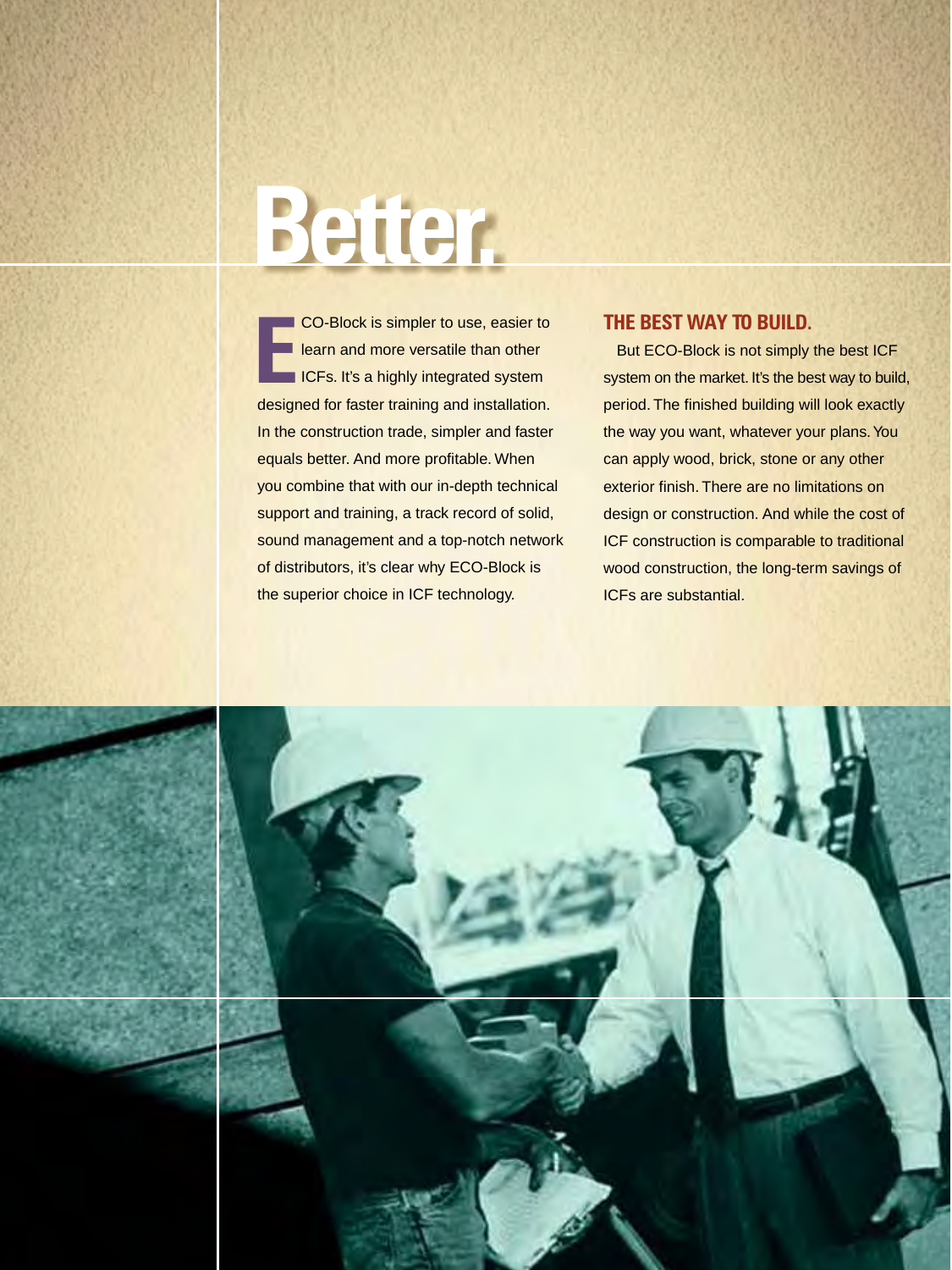



**SAVES ENERGY**





Simpler and faster equals better. And more profitable.

**ECO-Block dramatically reduces noise, which goes a long** way with a client who demands quiet, even in the middle of a bustling, congested business district.

— Don Folger Jr., Architect Don Folger Jr. & Associates Wichita, Kansas

#### **Code Approvals and Evaluations**

- **ICCES Legacy Reports #5498, #9845A and #2238.**
- **CCMC (Canada) Evaluation Report #12966-R.**
- **Wisconsin State Code 200012-I.**
- **Miami-Dade County (Florida) 00-1024.02.**
- **City of Los Angeles (California) RR#25446.**
- **Florida Certificate of Product Approval #FL2253.**
- **Energy-Efficient.**
- **Reduces noise transmission: STC 51 for a 6" concrete core.**
- **Does not support the growth of mold or mildew.**
- **Termites will not affect its structural integrity.**
- **Can be built to any seismic or hurricane-storm standard.**
- **Up to a four-hour Fire Resistive Rating.**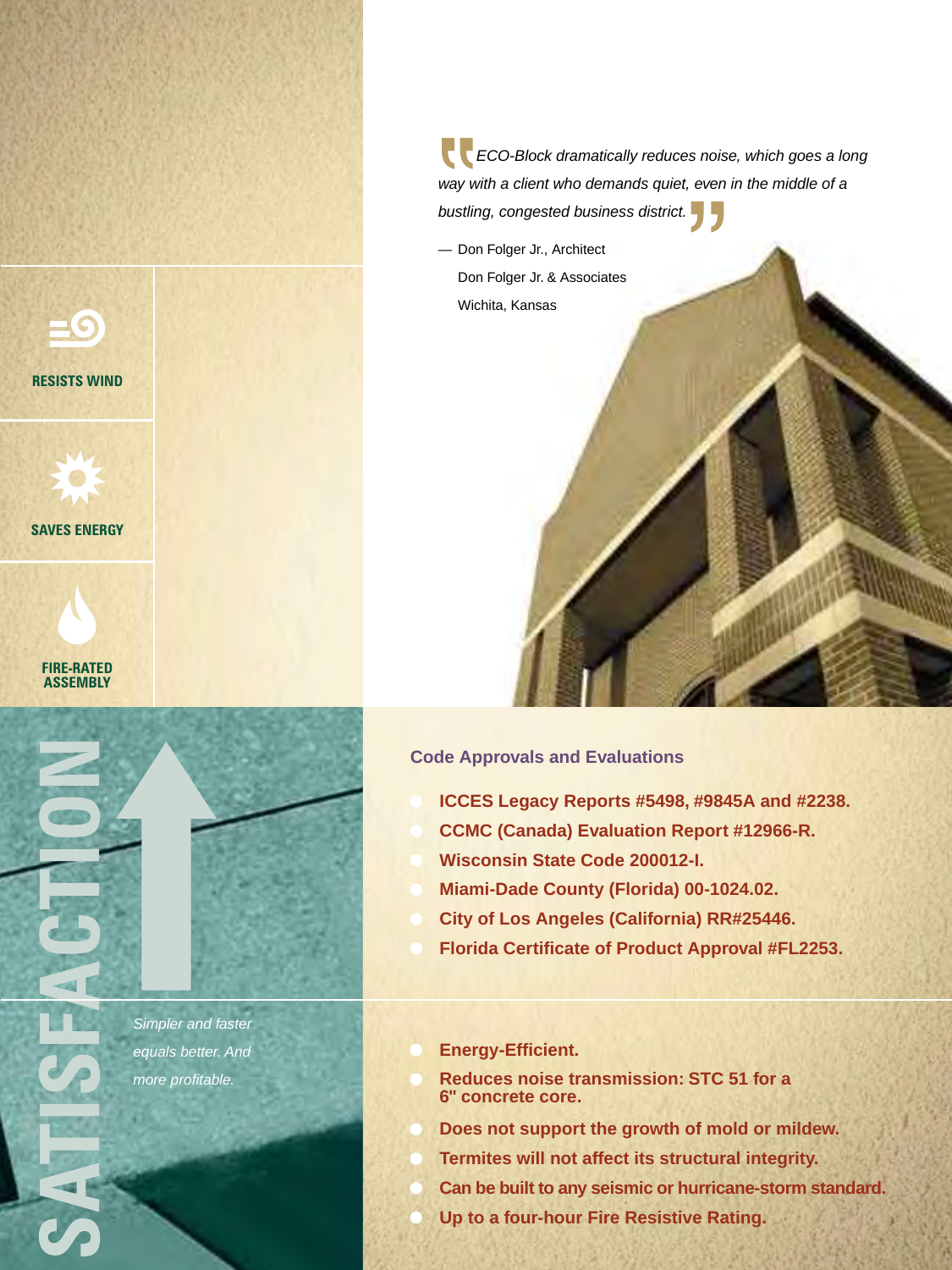ur name says it all. ECO-Block is an ecologically sound building system — it's as good for the environment as it is for your bottom line. The are name says it all. ECO-Block is an ecolog sound building system — it's as good for environment as it is for your bottom line.<br>
energy savings alone are incredible. ECO-Block buildings consistently reduce monthly utility costs over the life of the structure, consuming fewer natural resources.

**Ecological.**

### **GREEN MATERIALS AND MANUFACTURING.**

From the initial manufacturing of our ICF product to the construction site to finished structure, ECO-Block has designed its system and process to be kind to the environment. The Leadership in Energy and Environmental Design (LEED™) Green Building Rating System, a program of the U.S. Green Building Council, evaluates the total environmental performance of a building over its life cycle. ECO-Block can contribute toward several LEED credit areas by providing a full package of documentation addressing optimizing energy efficiency.

- **Reduces energy costs.**
- **Recycled content.**
- **Uses no CFCs or HCFCs.**
- **Improves indoor air quality.**
- **Minimizes manufacturing and construction waste.**
- **ECO-Block is a member of the U.S. Green Building Council and contributes to the USGBC LEED™ program.**

**SAVES ENERGY**

**REDUCES NOISE**

**RECYCLED CONTENT**

As good for the environment as it is for your bottom line.